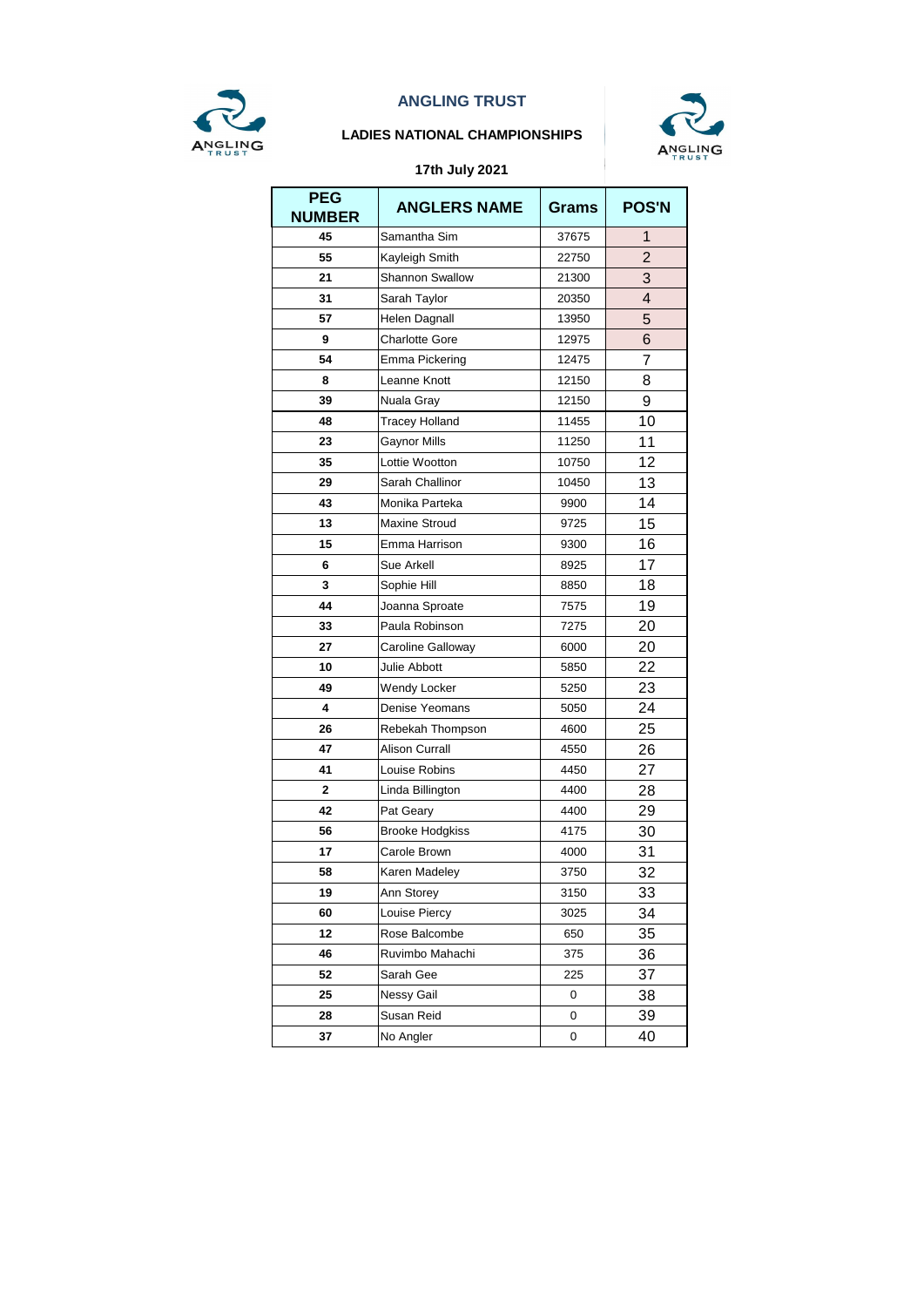## **LADIES NATIONAL CHAMPIONSHIPS**



## **17th July 2021**

# **TEAM RESULT**

| <b>Team Name</b>        | <b>Team members</b>    | Peg No. | Weight | <b>Position</b> |
|-------------------------|------------------------|---------|--------|-----------------|
| Angerholics             | <b>Kayleigh Smith</b>  | 55      | 22750  |                 |
|                         | Leanne Knott           | 8       | 12150  |                 |
|                         | <b>Charlotte Gore</b>  | 9       | 12975  |                 |
|                         | Sarah Taylor           | 31      | 20350  |                 |
|                         | <b>Total Weight:</b>   |         | 68225  | 1st             |
|                         |                        |         |        |                 |
| <b>Starlets AS</b>      | <b>Julie Abbott</b>    | 10      | 5850   |                 |
|                         | <b>Helen Dagnall</b>   | 57      | 13950  |                 |
|                         | Sophie Hill            | 3       | 8850   |                 |
|                         | <b>Shannon Swallow</b> | 21      | 21300  |                 |
|                         | <b>Total Weight:</b>   |         | 49950  | 2nd             |
|                         |                        |         |        |                 |
| <b>MPT Nets</b>         | <b>Maxine Stroud</b>   | 13      | 9725   |                 |
|                         | <b>Tracey Holland</b>  | 48      | 11455  |                 |
|                         | Paula Robinson         | 33      | 7275   |                 |
|                         | Monika Parteka         | 43      | 9900   |                 |
|                         | <b>Total Weight:</b>   |         | 38355  | 3rd             |
|                         |                        |         |        |                 |
| <b>Miss Fins</b>        | <b>Emma Harrison</b>   | 15      | 9300   |                 |
|                         | <b>Louise Piercy</b>   | 60      | 3025   |                 |
|                         | <b>Louise Robins</b>   | 41      | 4450   |                 |
|                         | <b>Lottie Wootton</b>  | 35      | 10750  |                 |
|                         | <b>Total Weight:</b>   |         | 27525  | 4th             |
|                         |                        |         |        |                 |
|                         |                        |         |        |                 |
| <b>Ethan's Warriors</b> | <b>Nuala Gray</b>      | 39      | 12150  |                 |
|                         | Rebekah Thompson       | 26      | 4600   |                 |
|                         | <b>Carole Brown</b>    | 17      | 4000   |                 |
|                         | <b>Alison Currall</b>  | 47      | 4550   |                 |
|                         | <b>Total Weight:</b>   |         | 25300  | 5th             |
|                         |                        |         |        |                 |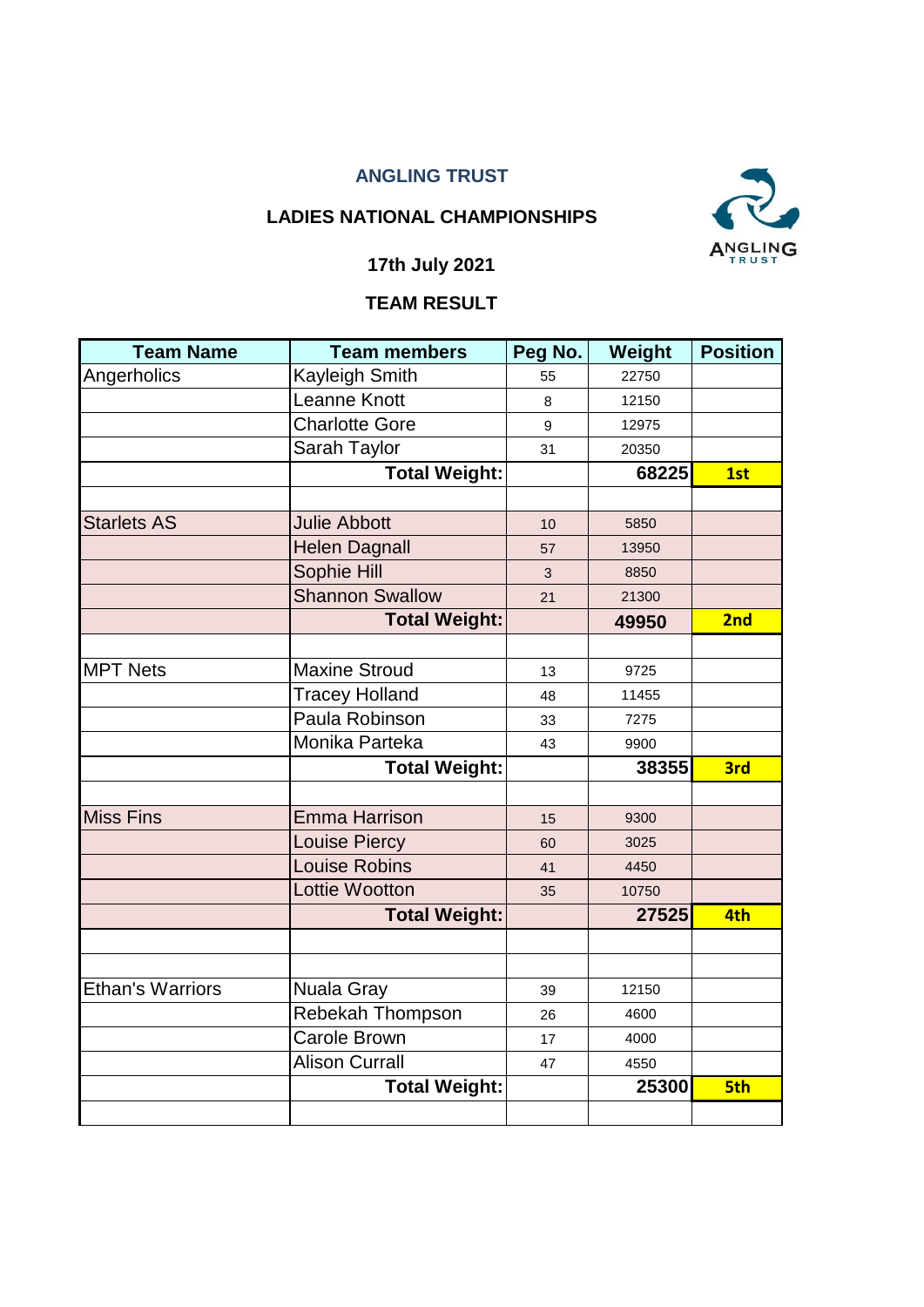

# **LADIES NATIONAL CHAMPIONSHIPS**



| <b>PEG NUMBERS</b>      | <b>ANGLER NAME</b>    | <b>WEIGHT (GRMS)</b> | <b>Competitors Signature</b> |
|-------------------------|-----------------------|----------------------|------------------------------|
|                         | <b>A SECTION</b>      |                      |                              |
| $\overline{\mathbf{2}}$ | Linda Billington      | 4400                 |                              |
| $\mathbf{3}$            | Sophie Hill           | 8850                 |                              |
| $\overline{\mathbf{4}}$ | Denise Yeomans        | 5050                 |                              |
| $\bf 6$                 | Sue Arkell            | 8925                 |                              |
| 8                       | Leanne Knott          | 12150                |                              |
| $\boldsymbol{9}$        | <b>Charlotte Gore</b> | 12975                |                              |
| 10                      | Julie Abbott          | 5850                 |                              |
| 12                      | Rose Balcombe         | 650                  |                              |
| 13                      | <b>Maxine Stroud</b>  | 9725                 |                              |
| 15                      | Emma Harrison         | 9300                 |                              |
|                         |                       |                      |                              |
|                         |                       |                      |                              |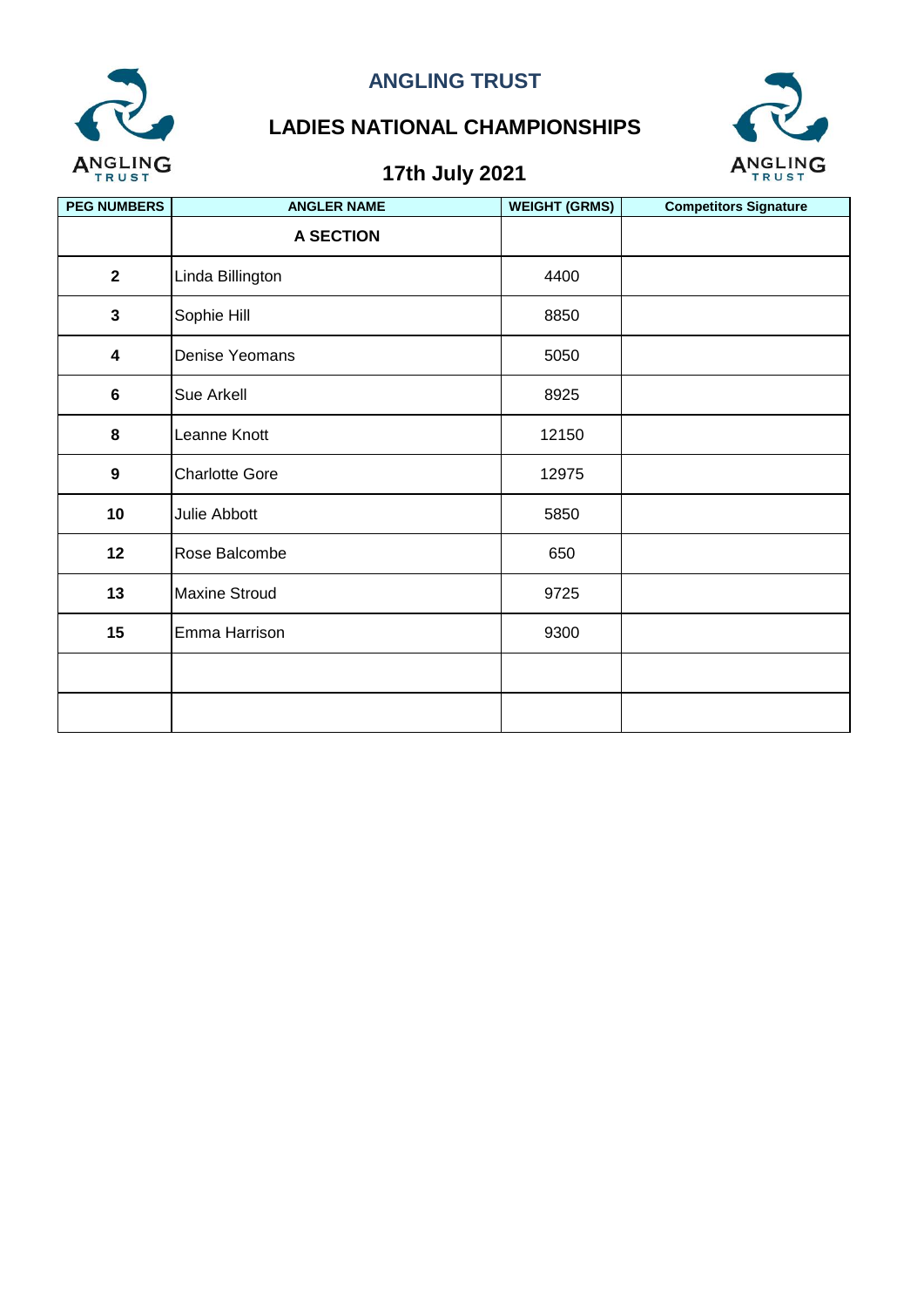

# **LADIES NATIONAL CHAMPIONSHIPS**



| <b>PEG NUMBERS</b> | <b>ANGLER NAME</b>     | <b>WEIGHT (GRMS)</b> | <b>Competitors Signature</b> |
|--------------------|------------------------|----------------------|------------------------------|
|                    | <b>B SECTION</b>       |                      |                              |
| 17                 | Carole Brown           | 4000                 |                              |
| 19                 | Ann Storey             | 3150                 |                              |
| 21                 | <b>Shannon Swallow</b> | 21300                |                              |
| 23                 | <b>Gaynor Mills</b>    | 11250                |                              |
| 25                 | <b>Nessy Gail</b>      | $\pmb{0}$            |                              |
| 26                 | Rebekah Thompson       | 4600                 |                              |
| 27                 | Caroline Galloway      | 6000                 |                              |
| 28                 | Susan Reid             | $\pmb{0}$            |                              |
| 29                 | Sarah Challinor        | 10450                |                              |
| 31                 | Sarah Taylor           | 20350                |                              |
|                    |                        |                      |                              |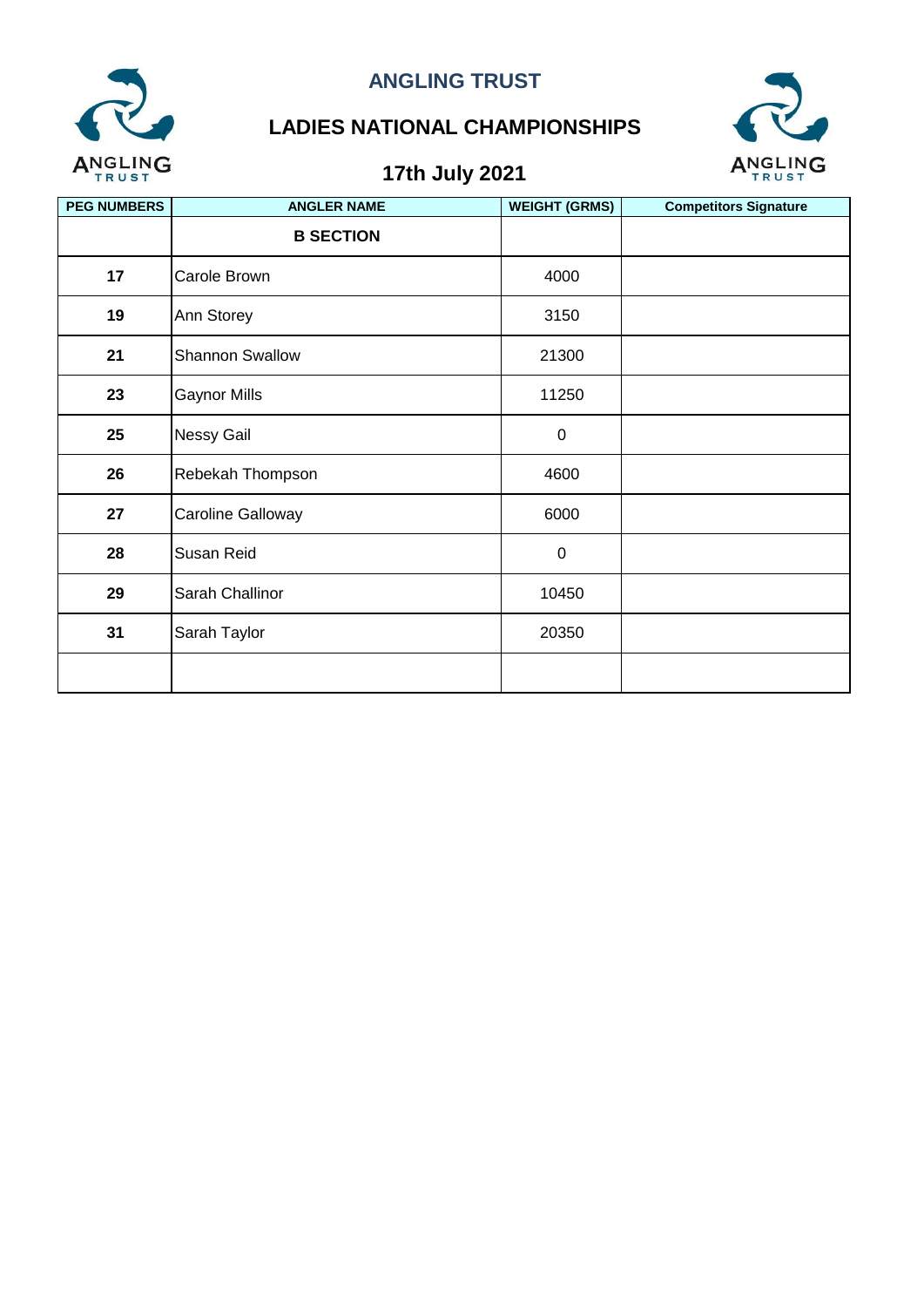

# **LADIES NATIONAL CHAMPIONSHIPS**



| <b>PEG NUMBERS</b> | <b>ANGLER NAME</b> | <b>WEIGHT (GRMS)</b> | <b>Competitors Signature</b> |
|--------------------|--------------------|----------------------|------------------------------|
|                    | <b>C SECTION</b>   |                      |                              |
| 33                 | Paula Robinson     | 7275                 |                              |
| 35                 | Lottie Wootton     | 10750                |                              |
| 37                 | No Angler          | $\pmb{0}$            |                              |
| 39                 | Nuala Gray         | 12150                |                              |
| 41                 | Louise Robins      | 4450                 |                              |
| 42                 | Pat Geary          | 4400                 |                              |
| 43                 | Monika Parteka     | 9900                 |                              |
| 44                 | Joanna Sproate     | 7575                 |                              |
| 45                 | Samantha Sim       | 37675                |                              |
| 46                 | Ruvimbo Mahachi    | 375                  |                              |
|                    |                    |                      |                              |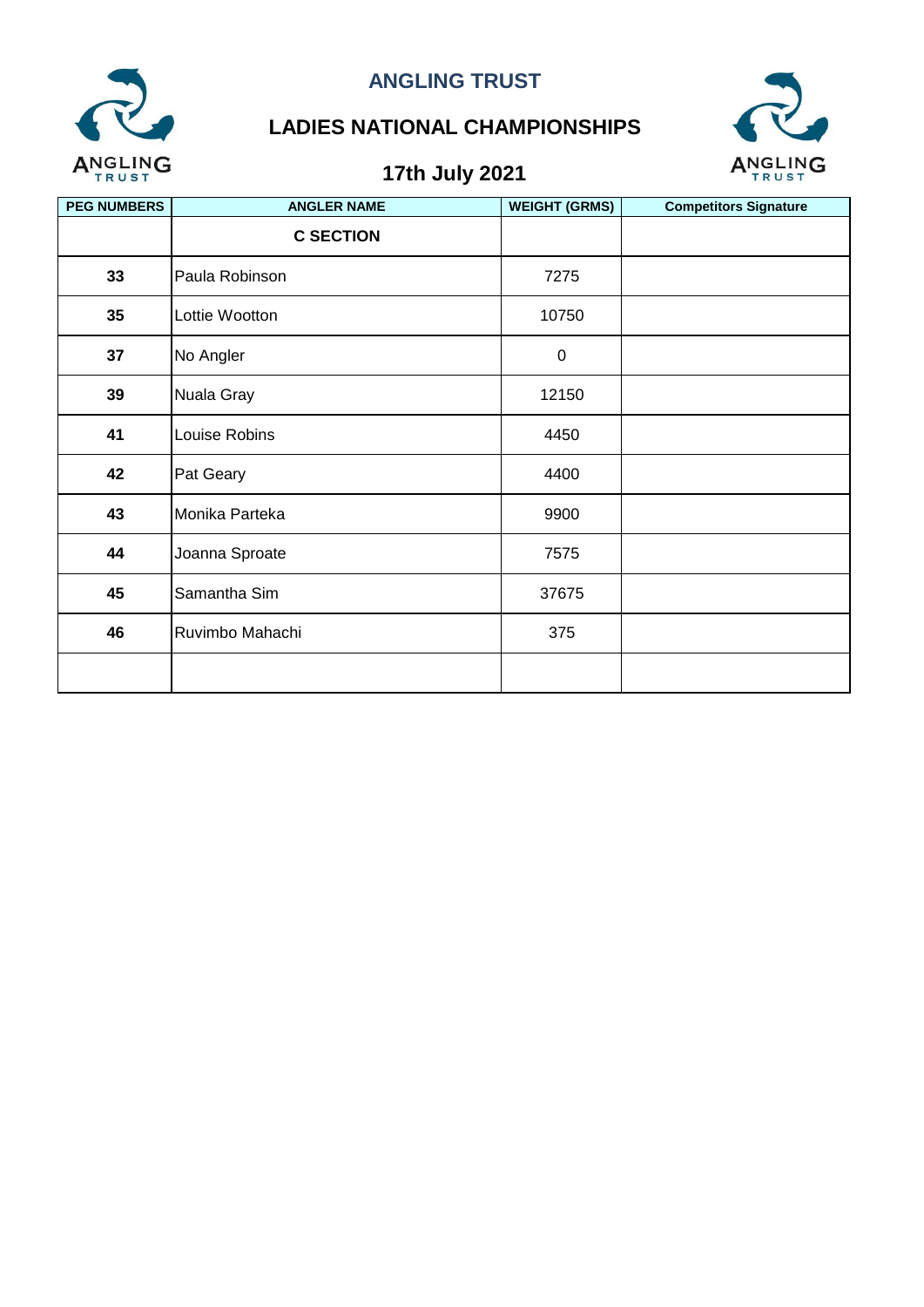

# **LADIES NATIONAL CHAMPIONSHIPS**



| <b>PEG NUMBERS</b> | <b>ANGLER NAME</b>     | <b>WEIGHT (GRMS)</b> | <b>Competitors Signature</b> |
|--------------------|------------------------|----------------------|------------------------------|
|                    | <b>D SECTION</b>       |                      |                              |
| 47                 | <b>Alison Currall</b>  | 4550                 |                              |
| 48                 | <b>Tracey Holland</b>  | 11455                |                              |
| 49                 | Wendy Locker           | 5250                 |                              |
| 52                 | Sarah Gee              | 225                  |                              |
| 54                 | Emma Pickering         | 12475                |                              |
| 55                 | Kayleigh Smith         | 22750                |                              |
| 56                 | <b>Brooke Hodgkiss</b> | 4175                 |                              |
| 57                 | <b>Helen Dagnall</b>   | 13950                |                              |
| 58                 | Karen Madeley          | 3750                 |                              |
| 60                 | Louise Piercy          | 3025                 |                              |
|                    |                        |                      |                              |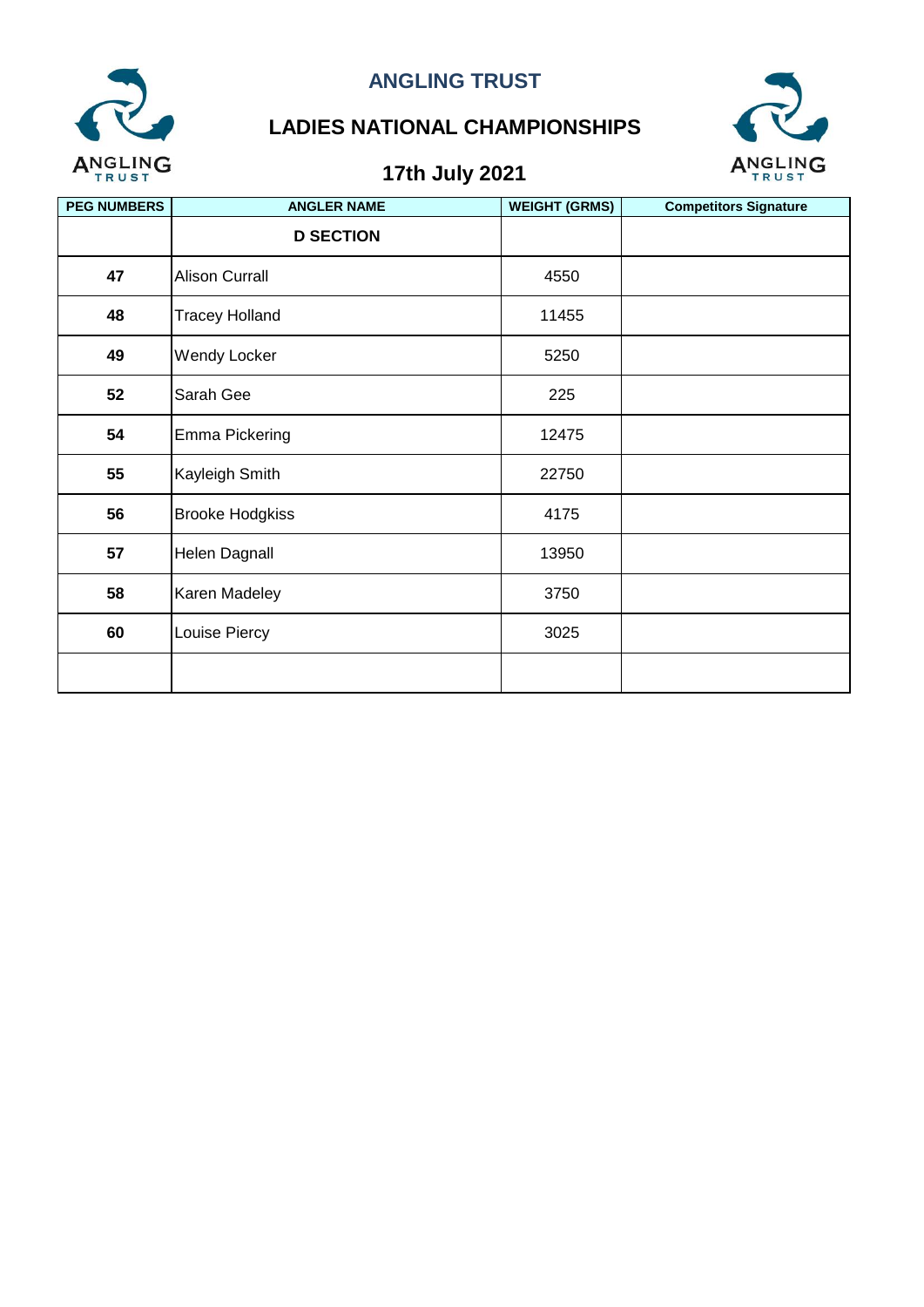

# **LADIES NATIONAL CHAMPIONSHIPS**



| PEG<br><b>NUMBERS</b>   | <b>ANGLER NAME</b>     | <b>WEIGHT (GRMS)</b> | <b>Competitors Signature</b> |
|-------------------------|------------------------|----------------------|------------------------------|
|                         | <b>A SECTION</b>       |                      |                              |
| $\boldsymbol{9}$        | <b>Charlotte Gore</b>  | 12975                |                              |
| 8                       | Leanne Knott           | 12150                |                              |
| 13                      | <b>Maxine Stroud</b>   | 9725                 |                              |
| 15                      | Emma Harrison          | 9300                 |                              |
| 6                       | Sue Arkell             | 8925                 |                              |
| $\mathbf{3}$            | Sophie Hill            | 8850                 |                              |
| 10                      | Julie Abbott           | 5850                 |                              |
| 4                       | Denise Yeomans         | 5050                 |                              |
| $\overline{\mathbf{2}}$ | Linda Billington       | 4400                 |                              |
| 12                      | Rose Balcombe          | 650                  |                              |
|                         |                        |                      |                              |
|                         |                        |                      |                              |
|                         | <b>B SECTION</b>       |                      |                              |
| 21                      | <b>Shannon Swallow</b> | 21300                |                              |
| 31                      | Sarah Taylor           | 20350                |                              |
| 23                      | Gaynor Mills           | 11250                |                              |
| 29                      | Sarah Challinor        | 10450                |                              |
| 27                      | Caroline Galloway      | 6000                 |                              |
| 26                      | Rebekah Thompson       | 4600                 |                              |
| 17                      | Carole Brown           | 4000                 |                              |
| 19                      | Ann Storey             | 3150                 |                              |
| 25                      | Nessy Gail             | $\pmb{0}$            |                              |
| 28                      | Susan Reid             | $\pmb{0}$            |                              |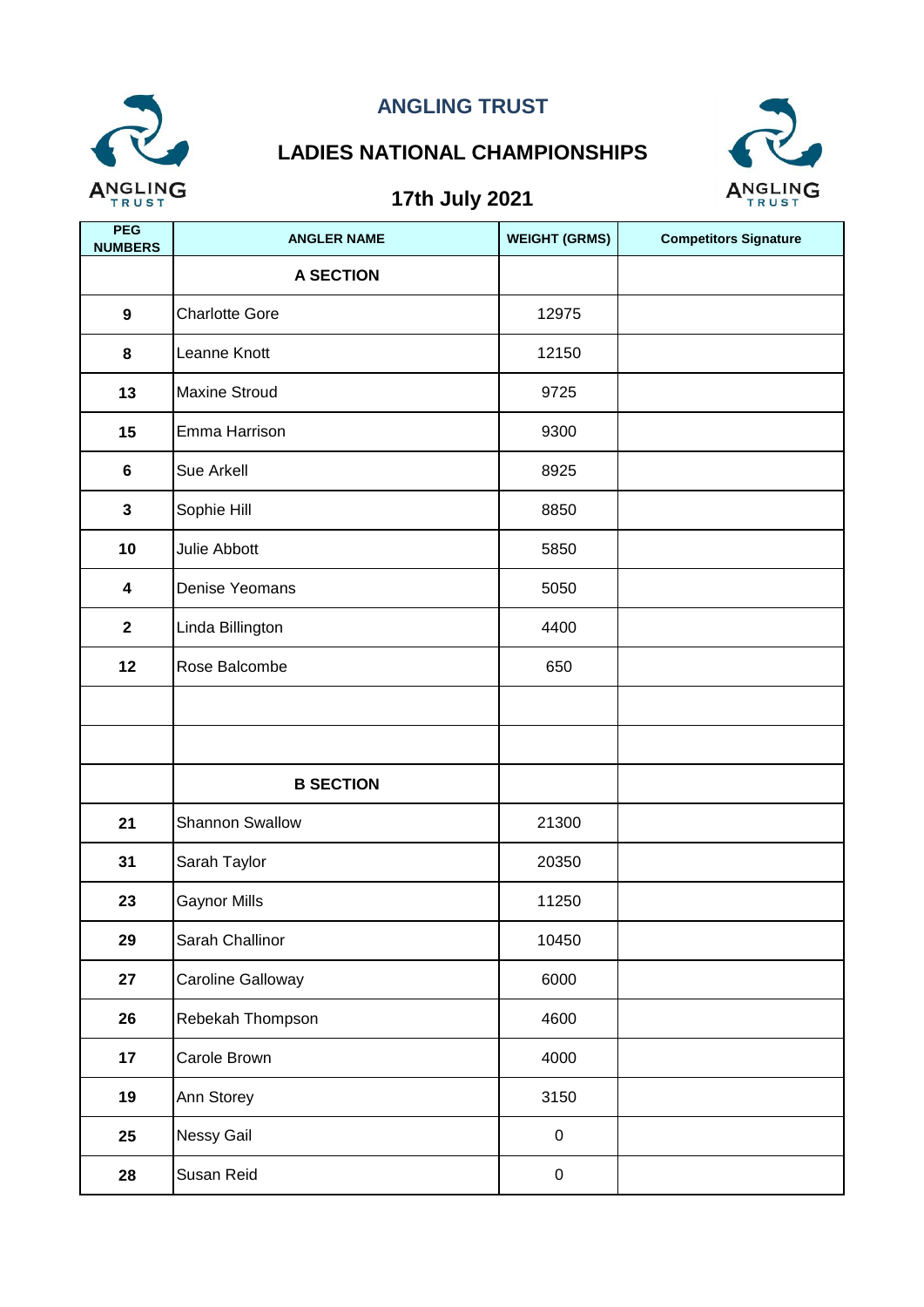

# **LADIES NATIONAL CHAMPIONSHIPS**



| PEG<br><b>NUMBERS</b> | <b>ANGLER NAME</b>     | <b>WEIGHT (GRMS)</b> | <b>Competitors Signature</b> |
|-----------------------|------------------------|----------------------|------------------------------|
|                       |                        |                      |                              |
|                       | <b>C SECTION</b>       |                      |                              |
| 45                    | Samantha Sim           | 37675                |                              |
| 39                    | Nuala Gray             | 12150                |                              |
| 35                    | Lottie Wootton         | 10750                |                              |
| 43                    | Monika Parteka         | 9900                 |                              |
| 44                    | Joanna Sproate         | 7575                 |                              |
| 33                    | Paula Robinson         | 7275                 |                              |
| 41                    | Louise Robins          | 4450                 |                              |
| 42                    | Pat Geary              | 4400                 |                              |
| 46                    | Ruvimbo Mahachi        | 375                  |                              |
| 37                    | No Angler              | $\mathbf 0$          |                              |
|                       |                        |                      |                              |
|                       | <b>D SECTION</b>       |                      |                              |
| 55                    | Kayleigh Smith         | 22750                |                              |
| 57                    | Helen Dagnall          | 13950                |                              |
| 54                    | Emma Pickering         | 12475                |                              |
| 48                    | <b>Tracey Holland</b>  | 11455                |                              |
| 49                    | Wendy Locker           | 5250                 |                              |
| 47                    | <b>Alison Currall</b>  | 4550                 |                              |
| 56                    | <b>Brooke Hodgkiss</b> | 4175                 |                              |
| 58                    | Karen Madeley          | 3750                 |                              |
| 60                    | Louise Piercy          | 3025                 |                              |
| 52                    | Sarah Gee              | 225                  |                              |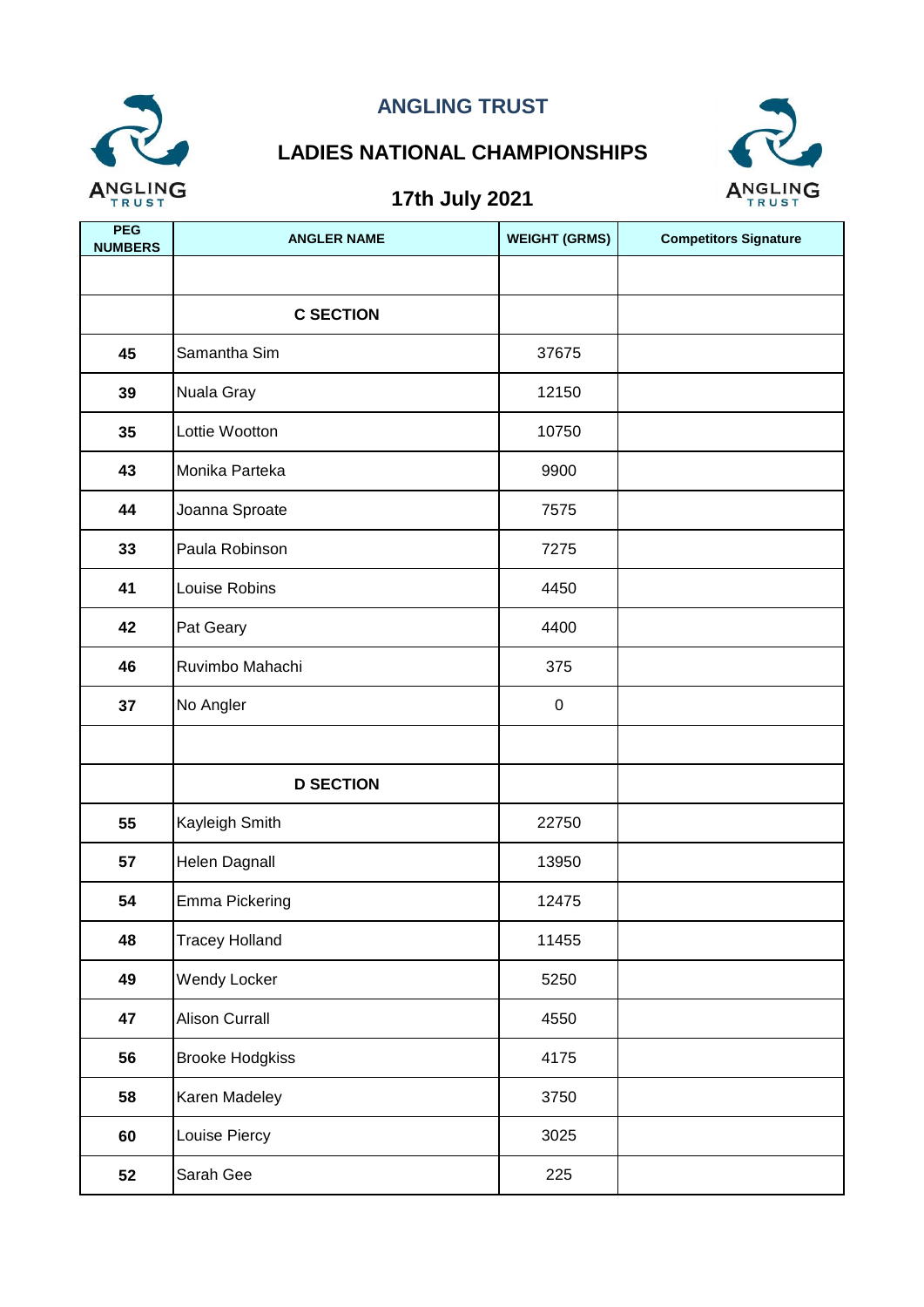

### **LADIES NATIONAL CHAMPIONSHIPS**



**17th July 2021**

### **SECTION WINNERS**

| <b>SECTION</b> | <b>PEGS</b>       | <b>PEG NUMBER</b> | <b>ANGLERS NAME</b>    | <b>WEIGHT</b> | <b>Medal</b>  |
|----------------|-------------------|-------------------|------------------------|---------------|---------------|
| <b>NUMBER</b>  |                   |                   |                        | <b>Grams</b>  | <b>Winner</b> |
| A              | IMolands 2 to 15  |                   | <b>Charlotte Gore</b>  | 12975         |               |
| в              | Molands 17 to 31  | 21                | <b>Shannon Swallow</b> | 21300         | <b>ves</b>    |
| C              | Molands 33 to 46  | 45                | <b>ISamantha Sim</b>   | 37675         | <b>ves</b>    |
|                | IMolands 47 to 60 | 55                | <b>Kayleigh Smith</b>  | 22750         |               |

### **TEAM RESULT**

| <b>TEAM</b>             | <b>WEIGHT</b> | <b>POSITION</b> |
|-------------------------|---------------|-----------------|
| Angerholics             | 68225         |                 |
| <b>Starlets AS</b>      | 49950         |                 |
| <b>MPT Nets</b>         | 38355         |                 |
| <b>Miss Fins</b>        | 27525         | 4               |
| <b>Ethan's Warriors</b> | 25300         |                 |
|                         |               |                 |
|                         |               |                 |

### **OTHER TROPHIES**

Claire Dagnell Trophy Up & Coming Angler Biggest Carp of the Day

| Sarah Taylor   | 20350 |
|----------------|-------|
| Lottie Wootton | 10750 |
| Kayleigh Smith | 6050  |